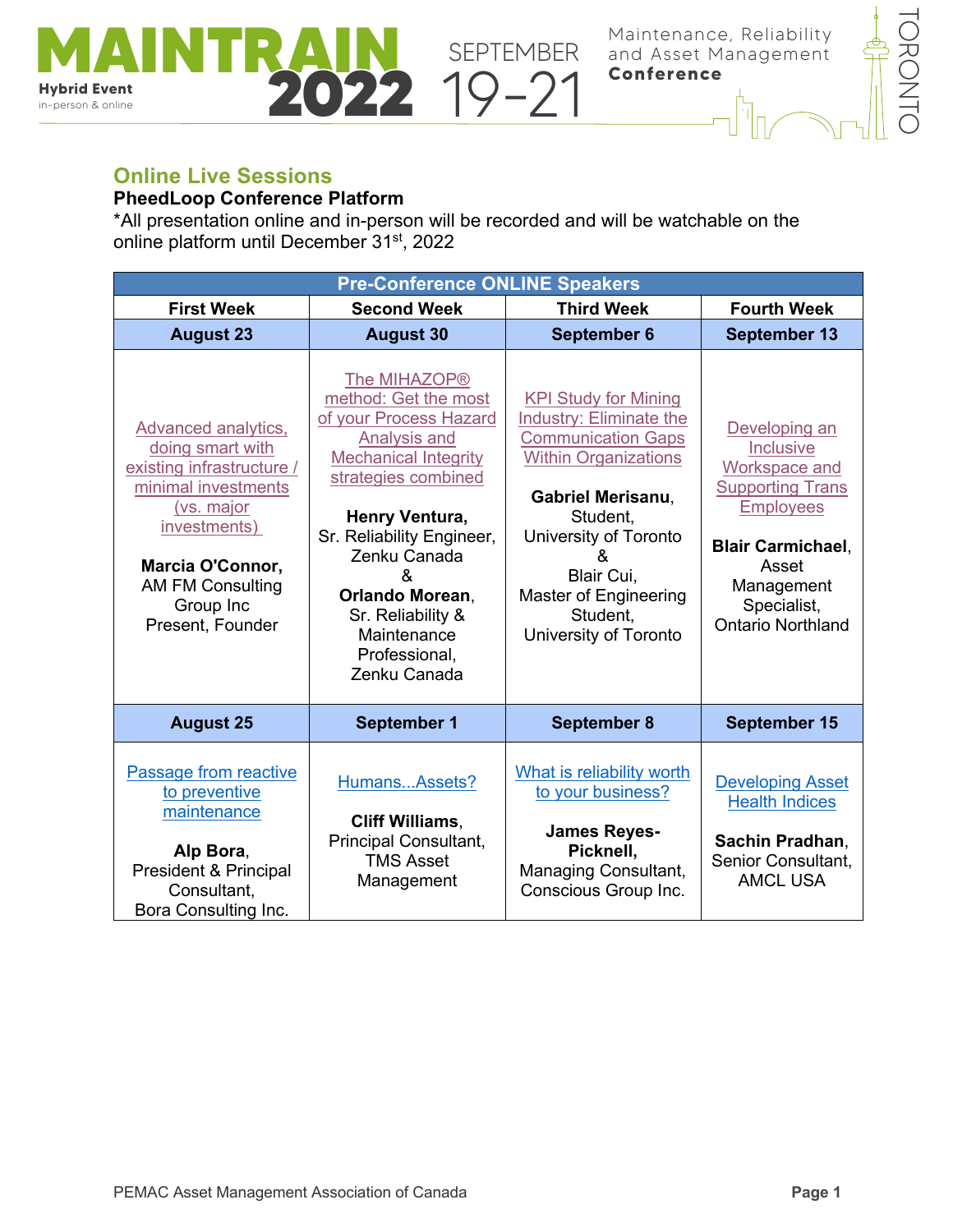

## **In Person Live Event**

in-person & online

**Four Points by Sheraton Toronto Mississauga**

**MAINTRAIN** SEPTEMBER<br> **AND SEPTEMBER**<br> **2022** 19-21

6090 Dixie Rd, Mississauga, Ontario L5T 1A6 Canada

| Sunday, September 18, 2022 |                                                               |                                         |                               |  |  |
|----------------------------|---------------------------------------------------------------|-----------------------------------------|-------------------------------|--|--|
|                            | <b>Meetings and Courses</b>                                   |                                         |                               |  |  |
| $8:00 - 9:00$              | <b>Breakfast</b>                                              |                                         |                               |  |  |
| $9:00 - 5:00$              | PEMAC Board of<br><b>Director Meeting</b><br>Room: Haliburton | MMP Module 1<br>Day 1<br>Room: Kingston | CAMA<br>Day 1<br>Room: Wasaga |  |  |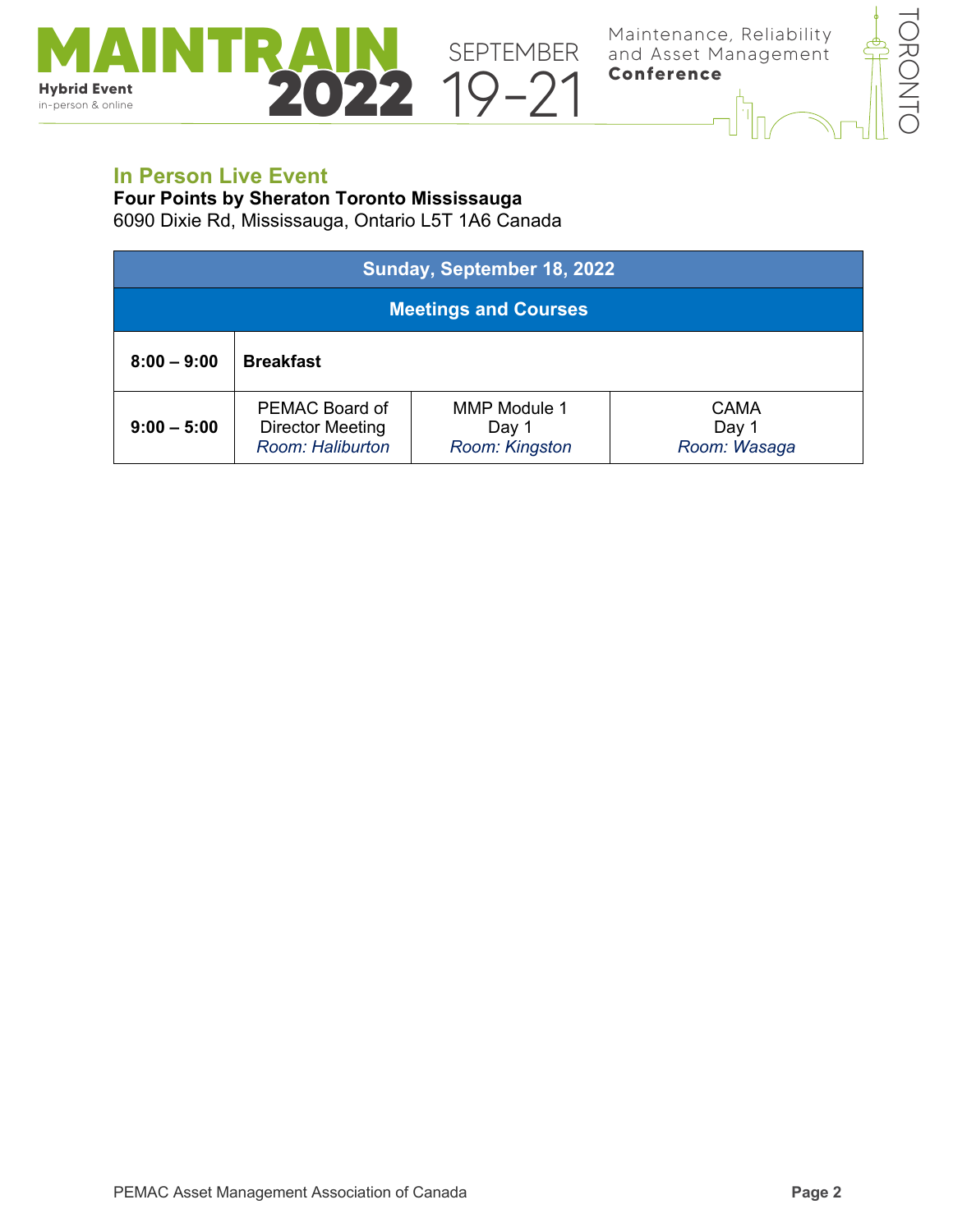

|                    | Monday, September 19, 2022         |                                                                                                                                                                                                        |  |  |                       |  |
|--------------------|------------------------------------|--------------------------------------------------------------------------------------------------------------------------------------------------------------------------------------------------------|--|--|-----------------------|--|
|                    | <b>Workshops &amp; Courses</b>     |                                                                                                                                                                                                        |  |  |                       |  |
| $7:00 -$<br>8:00   | <b>Breakfast</b>                   |                                                                                                                                                                                                        |  |  |                       |  |
| $8:00 -$<br>8:50   |                                    | <b>Plenary Keynote</b> (Room: Windsor Ballroom)<br>Executive Decisions - What does your Boss's Boss think of your Asset Management Strategy?<br>Ron Bettin, President Adduco Consulting                |  |  |                       |  |
|                    | <b>Full Day</b><br>Room: Windsor A | <b>CAMA</b><br><b>MMP Module 1</b><br><b>Half Day</b><br>Day 2<br>Day 2<br>Room: Windsor B<br>Room:<br>Room: Kingston<br>Wasaga                                                                        |  |  |                       |  |
| $9:00 -$<br>10:15  | <b>TBD</b>                         | 1/2 Day Workshop:<br>Demystifying the digital twin and<br>achieving whole life asset<br>intelligence for sustainable<br>operations<br>David Armstrong, Director,<br><b>Cohesive Group</b>              |  |  |                       |  |
| $10:15 -$<br>10:30 | <b>Break</b>                       |                                                                                                                                                                                                        |  |  | Tour #1<br><b>TBD</b> |  |
| $10:30 -$<br>11:45 | <b>TBD</b>                         | Continued<br>1/2 Day Workshop:<br>Demystifying the digital twin and<br>achieving whole life asset<br>intelligence for sustainable<br>operations<br>David Armstrong, Director,<br><b>Cohesive Group</b> |  |  |                       |  |
| $11:45 -$<br>1:00  |                                    | <b>Lunch Sponsored by Platinum Sponsor: Cohesive Group</b>                                                                                                                                             |  |  |                       |  |

**MAINTRAIN** SEPTEMBER<br> **AND SEPTEMBER**<br> **2022** 19-21

in-person & online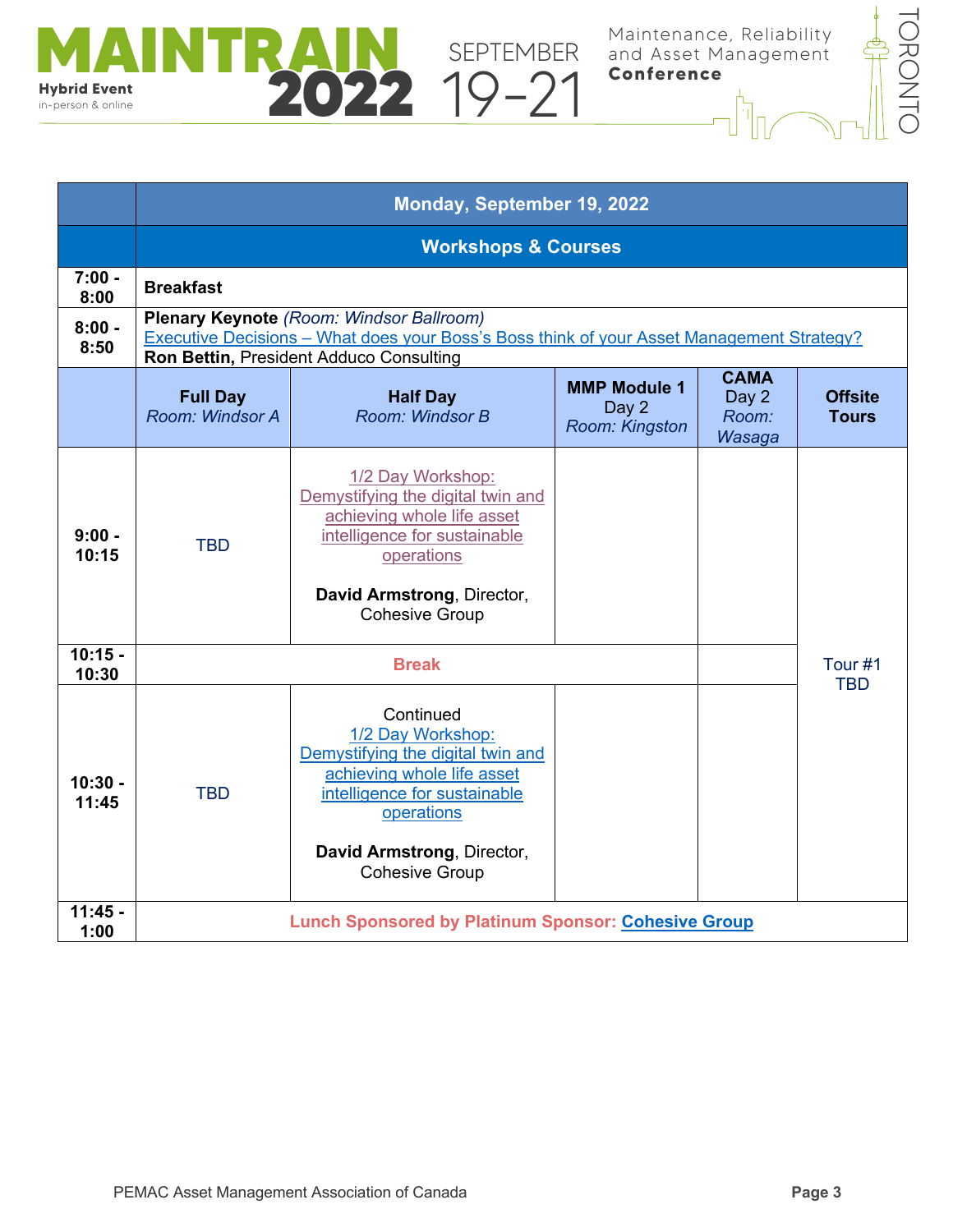



| $1:00 -$<br>2:15 | <b>TBD</b>   | 1/2 Day Workshop: Top-Down<br>Criticality<br>Spencer de Klerk,<br>Manager, Process Maintenance<br>Operations and Fleet, City of<br>Edmonton              |                       |  |
|------------------|--------------|----------------------------------------------------------------------------------------------------------------------------------------------------------|-----------------------|--|
| $2:15 -$<br>2:30 | <b>Break</b> |                                                                                                                                                          | Tour #2<br><b>TBD</b> |  |
| $2:30 -$<br>3:45 | <b>TBD</b>   | Continued<br>1/2 Day Workshop: Top-Down<br>Criticality<br>Spencer de Klerk,<br>Manager, Process Maintenance<br>Operations and Fleet, City of<br>Edmonton |                       |  |
| $4:00 -$<br>6:00 |              | <b>Networking Exhibitor Hall Opening</b><br><b>Sponsored by UE Systems</b>                                                                               |                       |  |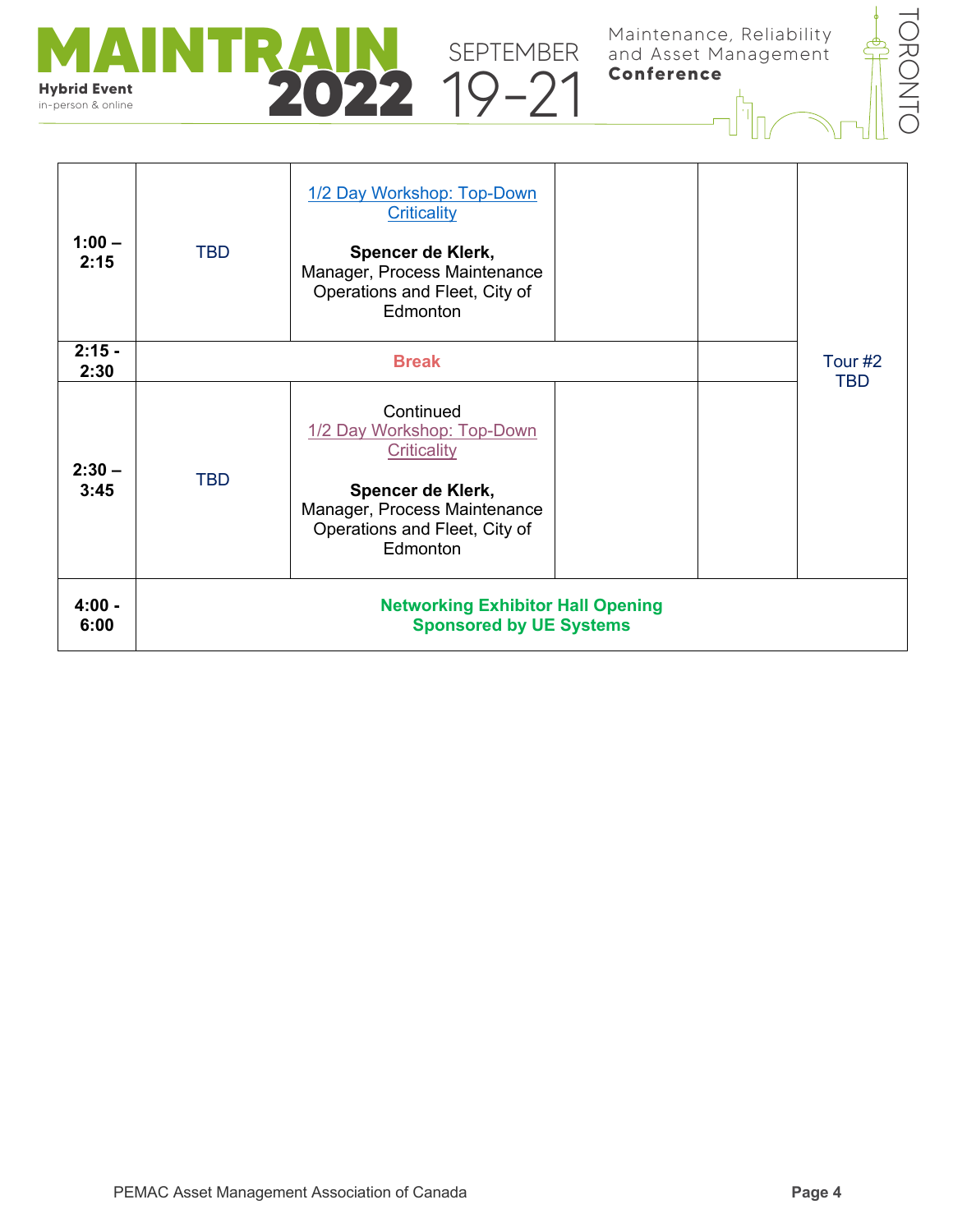



| Tuesday, September 20, 2022 |                                                                                                                                                                                                                                      |                                                                                                                                                           |                                                                                                                                                                                                                                                                                                                                                           |                                                                                                                                                          |  |
|-----------------------------|--------------------------------------------------------------------------------------------------------------------------------------------------------------------------------------------------------------------------------------|-----------------------------------------------------------------------------------------------------------------------------------------------------------|-----------------------------------------------------------------------------------------------------------------------------------------------------------------------------------------------------------------------------------------------------------------------------------------------------------------------------------------------------------|----------------------------------------------------------------------------------------------------------------------------------------------------------|--|
| <b>Sessions</b>             |                                                                                                                                                                                                                                      |                                                                                                                                                           |                                                                                                                                                                                                                                                                                                                                                           |                                                                                                                                                          |  |
| $7:00 -$<br>8:00            | <b>Breakfast</b>                                                                                                                                                                                                                     |                                                                                                                                                           |                                                                                                                                                                                                                                                                                                                                                           |                                                                                                                                                          |  |
| $8:00 -$<br>8:50            | <b>Plenary Keynote (Room: Windsor Ballroom)</b><br>Strategic investment into our greatest asset - Our People<br>Jeremy Sylvain, Maintenance Supervisor & Coordinator, NAES Corporation                                               |                                                                                                                                                           |                                                                                                                                                                                                                                                                                                                                                           |                                                                                                                                                          |  |
|                             | <b>Asset Management</b><br>Room: Windsor A                                                                                                                                                                                           | <b>Reliability</b><br>Room: Windsor B                                                                                                                     | <b>Maintenance</b><br>Room:<br><b>Windsor C</b>                                                                                                                                                                                                                                                                                                           | <b>People</b><br>Room:<br><b>Kingston</b>                                                                                                                |  |
| $9:00 -$<br>9:45            | Operational<br><b>Readiness (OR)</b><br><b>Global Approach to</b><br><b>Asset Management</b><br>Landscape & Best<br><b>Practices</b><br><b>Rick Derkach,</b><br>Asset Management<br>Specialist,<br><b>Agnico Eagle Mines</b><br>Ltd. | <b>Barringer Process</b><br>Reliability - "My factory<br>on a page"<br><b>Andre-Michel Ferrari,</b><br>Reliability Engineer,<br><b>Enbridge Pipelines</b> | <b>How Asset Management</b><br>Practices Evolve in a<br><b>Clean Energy Transition</b><br><b>Marina Van Koughnett,</b><br>Process Specialist,<br><b>TransAlta</b><br>&<br><b>Prabhdeep Singh</b><br>Sodhi, Maintenance<br>Process Specialist,<br><b>TransAlta</b><br>&<br><b>Richard Mercredi,</b><br><b>Maintenance Process</b><br>Specialist, TransAlta | How has a PEMAC<br>certificate changed<br>your work/company<br>Nicolle Guillen,<br><b>Education and</b><br>Professional<br>Development<br>Manager, PEMAC |  |
| $9:45 -$<br>10:00           |                                                                                                                                                                                                                                      |                                                                                                                                                           | <b>Break Sponsored by Gold Sponsor: Xtivity</b>                                                                                                                                                                                                                                                                                                           |                                                                                                                                                          |  |
| $10:00 -$<br>10:45          | Designing Safe &<br><b>Reliable Electrical</b><br><b>Asset Management</b><br>Programs<br><b>Martin Robinson,</b><br><b>CEO, IRISS</b>                                                                                                | <b>Dynamic P-F Curve</b><br>with Machine Learning<br>for efficient Predictive<br>Maintenance<br>Arun Gowtham,<br>Reliability Engineer,<br>Sanofi Pasteur  | <b>Turning Strategy into</b><br><b>Maintenance Excellence</b><br>(Service Provider)<br>Melissa Schmidt,<br>General Manager,<br>Finning                                                                                                                                                                                                                    | Canada's got talent -<br>but can we find it?<br><b>Cliff Williams,</b><br><b>Principal Consultant,</b><br><b>TMS Asset</b><br>Management                 |  |
| $10:45 -$<br>11:00          | <b>Break</b>                                                                                                                                                                                                                         |                                                                                                                                                           |                                                                                                                                                                                                                                                                                                                                                           |                                                                                                                                                          |  |
| $11:00 -$<br>12:30          | <b>MRO Roundtable</b><br>(Room: Windsor Ballroom)                                                                                                                                                                                    |                                                                                                                                                           |                                                                                                                                                                                                                                                                                                                                                           |                                                                                                                                                          |  |
| $12:30 -$<br>1:30           | Lunch Sponsored by Platinum Sponsor: Northern Lakes Collage                                                                                                                                                                          |                                                                                                                                                           |                                                                                                                                                                                                                                                                                                                                                           |                                                                                                                                                          |  |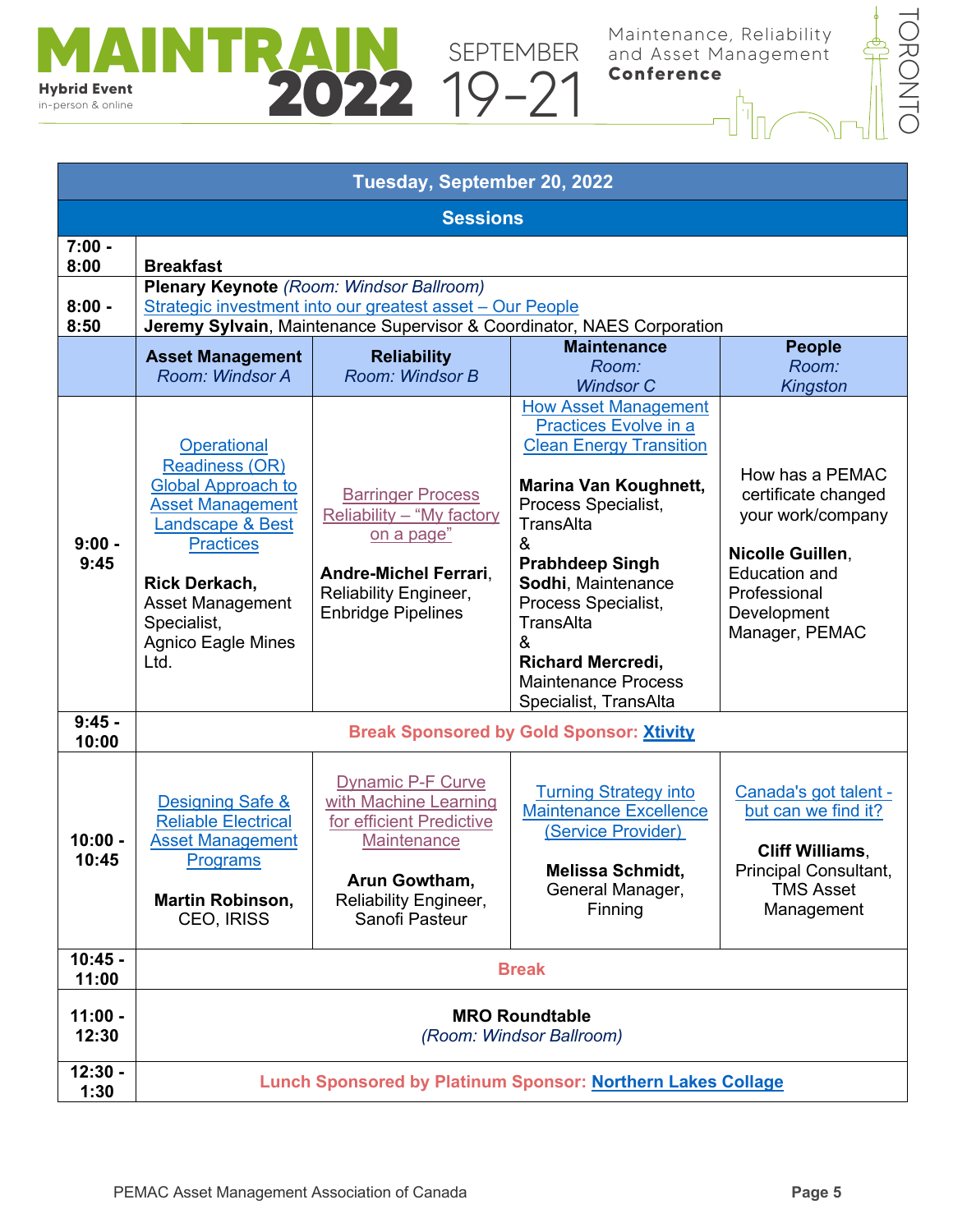



| $1:30 -$<br>2:15 | <b>Making Asset</b><br><b>Management Useful</b><br>in Operational<br><b>Management</b><br>Paul Daoust,<br>Founder, Managing<br>Director, Scio Asset<br>Management Inc. | Case study:<br><b>Implementing Reliability</b><br><b>Centered Maintenance</b><br>(RCM) Tools and<br><b>Techniques to Improve</b><br><b>HVAC Maintenance</b><br><b>Management</b><br><b>Duraid AlJailawi.</b><br>Maintenance Specialist,<br><b>Technical Services</b><br><b>Facility &amp; Occupant</b><br>Services,<br>Regional Municipality of<br>Peel<br>&<br><b>Andrew Gerus,</b><br>Supervisor, Technical<br>Services, Region of<br>Peel | <b>PEMAC Maintenance</b><br>Team of the Year 2021<br>Andrew Booker,<br>Maintenance Manager,<br>Irving Pulp and Paper                                                                                               | PEMAC's<br><b>Certifications and</b><br><b>Your Career</b><br>Susan Lubell,<br>Principal Consultant,<br><b>Steppe Consulting</b><br>Inc.                                                                                        |
|------------------|------------------------------------------------------------------------------------------------------------------------------------------------------------------------|----------------------------------------------------------------------------------------------------------------------------------------------------------------------------------------------------------------------------------------------------------------------------------------------------------------------------------------------------------------------------------------------------------------------------------------------|--------------------------------------------------------------------------------------------------------------------------------------------------------------------------------------------------------------------|---------------------------------------------------------------------------------------------------------------------------------------------------------------------------------------------------------------------------------|
| $2:15 -$<br>2:30 |                                                                                                                                                                        |                                                                                                                                                                                                                                                                                                                                                                                                                                              | <b>Break</b>                                                                                                                                                                                                       |                                                                                                                                                                                                                                 |
| $2:30 -$<br>3:15 | Impact of<br>electrification on<br>long-term<br>infrastructure<br>decision-making<br>Sachin Pradhan,<br>Senior Consultant,<br><b>AMCL USA</b>                          | Installation and<br><b>Commissioning pillars</b><br>of Reliability<br><b>Roman Megela</b><br>Gazdova,<br><b>Senior Reliability</b><br>Engineer, Easy-Laser<br>AB                                                                                                                                                                                                                                                                             | <b>The Ultimate</b><br>Maintenance KPI and the<br><b>Seven Underling</b><br><b>Planning Scheduling</b><br><b>KPIs</b><br>Doc Palmer,<br>Managing Partner/<br>Author-McGraw Hill,<br><b>Palmer &amp; Associates</b> | <b>Identifying Critical</b><br><b>Mass and Worker</b><br><b>Density Constraints</b><br>when Planning a<br><b>Maintenance Outage:</b><br>A Case Study<br>Daniel Evoy,<br>Reliability &<br>Maintenance Advisor,<br>Dlpemanagement |
| $3:15 -$<br>3:30 |                                                                                                                                                                        |                                                                                                                                                                                                                                                                                                                                                                                                                                              | <b>Break</b>                                                                                                                                                                                                       |                                                                                                                                                                                                                                 |
| $3:30 -$<br>5:00 | Panel #1<br>(Room: Windsor Ballroom)                                                                                                                                   |                                                                                                                                                                                                                                                                                                                                                                                                                                              |                                                                                                                                                                                                                    |                                                                                                                                                                                                                                 |
| $5:15-$<br>6:30  | <b>Networking Hospitality Hour</b><br>(Room: FourPoints Outdoor Patio)<br><b>Sponsored by Cohesive Group</b>                                                           |                                                                                                                                                                                                                                                                                                                                                                                                                                              |                                                                                                                                                                                                                    |                                                                                                                                                                                                                                 |
| $6:30 -$<br>9:00 | <b>Awards Dinner</b><br>(Room: Windsor Ballroom)<br><b>Keynote Sponsored by Northern Lakes Collage</b>                                                                 |                                                                                                                                                                                                                                                                                                                                                                                                                                              |                                                                                                                                                                                                                    |                                                                                                                                                                                                                                 |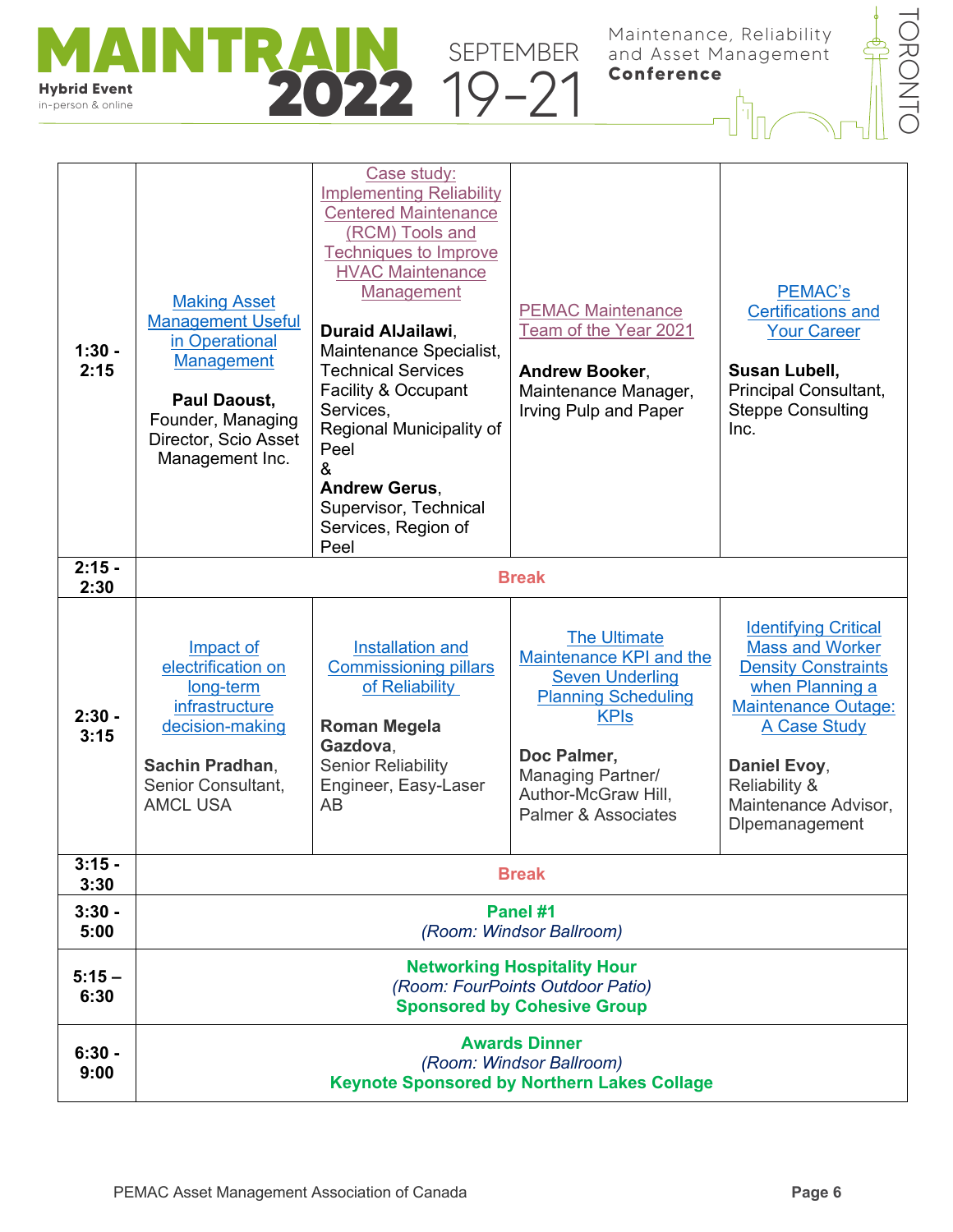



| Wednesday, September 21, 2022 |                                                                                                                                                                                                         |                                                                                                                                                                                                                                                                                                  |                                                                                                                                                                                                                                                                  |                                                              |  |  |
|-------------------------------|---------------------------------------------------------------------------------------------------------------------------------------------------------------------------------------------------------|--------------------------------------------------------------------------------------------------------------------------------------------------------------------------------------------------------------------------------------------------------------------------------------------------|------------------------------------------------------------------------------------------------------------------------------------------------------------------------------------------------------------------------------------------------------------------|--------------------------------------------------------------|--|--|
|                               | <b>Sessions</b>                                                                                                                                                                                         |                                                                                                                                                                                                                                                                                                  |                                                                                                                                                                                                                                                                  |                                                              |  |  |
| $7:00 -$<br>8:00              | <b>Breakfast</b>                                                                                                                                                                                        |                                                                                                                                                                                                                                                                                                  |                                                                                                                                                                                                                                                                  |                                                              |  |  |
| $8:00 -$<br>8:50              | <b>Plenary Keynote</b> (Room: Windsor Ballroom)<br><b>TBD</b>                                                                                                                                           |                                                                                                                                                                                                                                                                                                  |                                                                                                                                                                                                                                                                  |                                                              |  |  |
|                               | <b>Asset Management</b><br>Room: Windsor A                                                                                                                                                              | <b>Reliability</b><br>Room: Windsor B                                                                                                                                                                                                                                                            | <b>Maintenance</b><br>Room:<br><b>Windsor C</b>                                                                                                                                                                                                                  | <b>Technology/Other</b><br>Room:<br><b>Kingston</b>          |  |  |
| $9:00 -$<br>9:45              | Transforming a 120-<br>year-old company -<br><b>Ontario Northland's</b><br>asset management<br>journeyso far<br><b>Blair Carmichael,</b><br><b>Asset Management</b><br>Specialist, Ontario<br>Northland | <b>Integrated APM:</b><br><b>Seamless Management</b><br>of Asset Strategy and<br><b>Health</b><br><b>Chris Harrington,</b><br><b>Principal Solutions</b><br>Engineer, Arms<br>Reliability Canada LP                                                                                              | Multi-criteria<br><b>Decision Model for</b><br><b>Spare Parts</b><br><b>Stocking for</b><br>Manufacturing<br><b>Industries</b><br><b>Sathishkumar</b><br>Nachimuthu,<br><b>Reliability Specialist,</b><br>Hinton Pulp a<br>division of West<br>Fraser Mills Ltd. | <b>Danaka Porter</b><br><b>IOTA Consulting</b>               |  |  |
| $9:45 -$<br>10:00             |                                                                                                                                                                                                         | <b>Break</b>                                                                                                                                                                                                                                                                                     |                                                                                                                                                                                                                                                                  |                                                              |  |  |
| $10:00 -$<br>10:45            | Lessons Learned in an<br><b>Asset Management</b><br><b>Planning Process</b><br><b>Dharmen Dhaliah,</b><br>Senior Manager<br>Climate Change and<br>Asset Management,<br><b>Town of Halton Hills</b>      | <b>Towards Automatic 3D</b><br><b>Printing: A Framework</b><br>for Closed-loop Process<br><b>Monitoring and Control</b><br>Katie Xu, Master's<br>Student,<br>University of Toronto -<br><b>Continuing Studies</b><br>&<br>Dr. Janet Lam, Assistant<br>Director, C-MORE,<br>University of Toronto | Planning &<br><b>Scheduling ROI -</b><br>Why aren't you<br>achieving it?<br><b>Kris Halland, Senior</b><br>Planner, Key Lake,<br><b>Cameco Corporation</b><br>- Cigar Lake                                                                                       | <b>Ryan Pretzlaw</b><br>Sherritt International<br><b>TBD</b> |  |  |
| $10:45 -$<br>11:00            |                                                                                                                                                                                                         | <b>Break</b>                                                                                                                                                                                                                                                                                     |                                                                                                                                                                                                                                                                  |                                                              |  |  |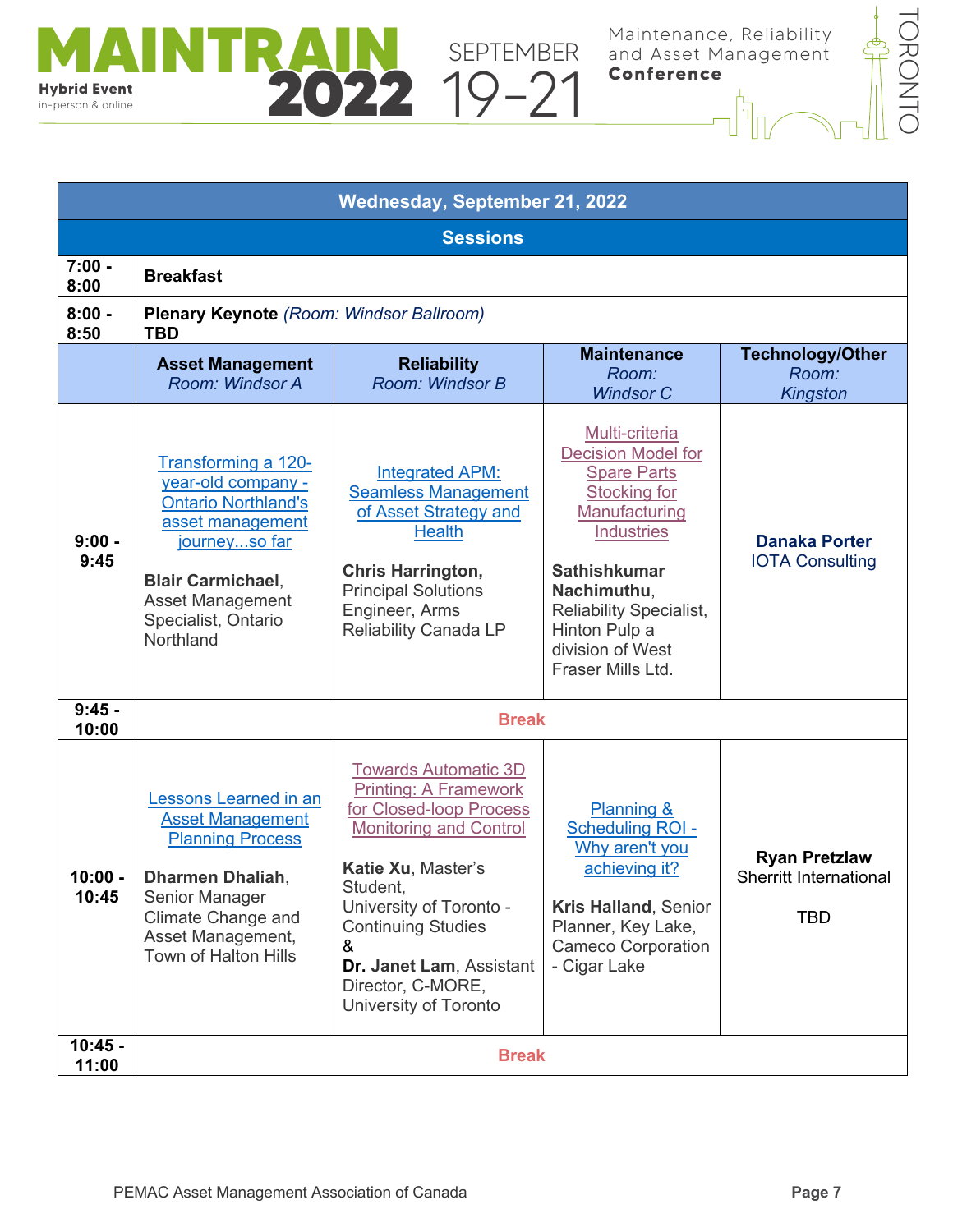



| $11:00 -$<br>11:45 | <b>Integration of Climate</b><br><b>Change into Levels of</b><br>Service at Town of<br><b>Halton Hills</b><br>Jerry Joseph, Director,<br>Asset Management,<br>Jacobs<br>&<br><b>Catherine Simpson,</b><br><b>Asset Management</b><br><b>Technical Lead, Jacobs</b>                                                                            | <b>Reliability and Root</b><br><b>Cause Analysis of</b><br><b>Commercial Greases</b><br>Dave Tingey, Product<br><b>Application Specialist,</b><br><b>POLARIS Laboratories</b>                                                                                                                                                                       | Controlling the<br><b>Turnaround Event</b><br><b>Scope</b><br>"Thinking Beyond<br>the Scope<br>Challenge"<br>Frank Engli, Senior<br>Advisor, Becht                                         | A Modern Approach<br>to Asset Data<br>Management<br><b>Judy Yu, Associated</b><br>Engineering<br><b>Discipline Leader</b><br>Data Management<br>&<br><b>Nathan Prins, Project</b><br>Manager<br><b>Tronnes Geomatics</b><br>Inc. |
|--------------------|-----------------------------------------------------------------------------------------------------------------------------------------------------------------------------------------------------------------------------------------------------------------------------------------------------------------------------------------------|-----------------------------------------------------------------------------------------------------------------------------------------------------------------------------------------------------------------------------------------------------------------------------------------------------------------------------------------------------|--------------------------------------------------------------------------------------------------------------------------------------------------------------------------------------------|----------------------------------------------------------------------------------------------------------------------------------------------------------------------------------------------------------------------------------|
| $11:45 -$<br>1:00  |                                                                                                                                                                                                                                                                                                                                               | <b>Members Meeting and</b><br><b>Lunch Sponsored by Platinum Sponsor: UE Systems</b>                                                                                                                                                                                                                                                                |                                                                                                                                                                                            |                                                                                                                                                                                                                                  |
| $1:00 -$<br>1:45   | <b>Living the Clean</b><br><b>Energy Transition</b><br><b>Marina Van</b><br><b>Koughnett, Process</b><br>Specialist,<br>TransAlta<br>$\boldsymbol{\mathcal{S}}$<br>Zachary Baker, Fleet<br><b>Asset Reliability</b><br>Specialist, TransAlta<br>$\mathcal{R}$<br>Dale Peck, Fleet Asset<br><b>Reliability Specialist,</b><br><b>TransAlta</b> | How to use historical<br>data to find opportunities<br>to improve the<br>effectiveness of<br>equipment reliability<br>programs, optimize MRO<br>inventory operations, and<br>enhance MRO workflow<br>management processes<br><b>Stan Shantz, Perspect</b><br>Analytics. Inc<br>Cofounder, VP<br>&<br>Dr. Yang Wang, CEO,<br>Perspect Analytics Inc. | The many ways<br><b>Poor MRO material</b><br><b>Identities in Your</b><br><b>CMMS/ERP harm</b><br>your business and<br>How to Fix.<br><b>Conrad Greer,</b><br>Founder, SPC<br>Results Inc. | Why it is so difficult to<br>make big business<br>improvements in<br>reliability and<br>maintenance<br><b>James Reyes-</b><br>Picknell, Managing<br>Consultant.<br>Conscious Group Inc.                                          |
| $1:45 -$<br>2:00   | <b>Break</b>                                                                                                                                                                                                                                                                                                                                  |                                                                                                                                                                                                                                                                                                                                                     |                                                                                                                                                                                            |                                                                                                                                                                                                                                  |